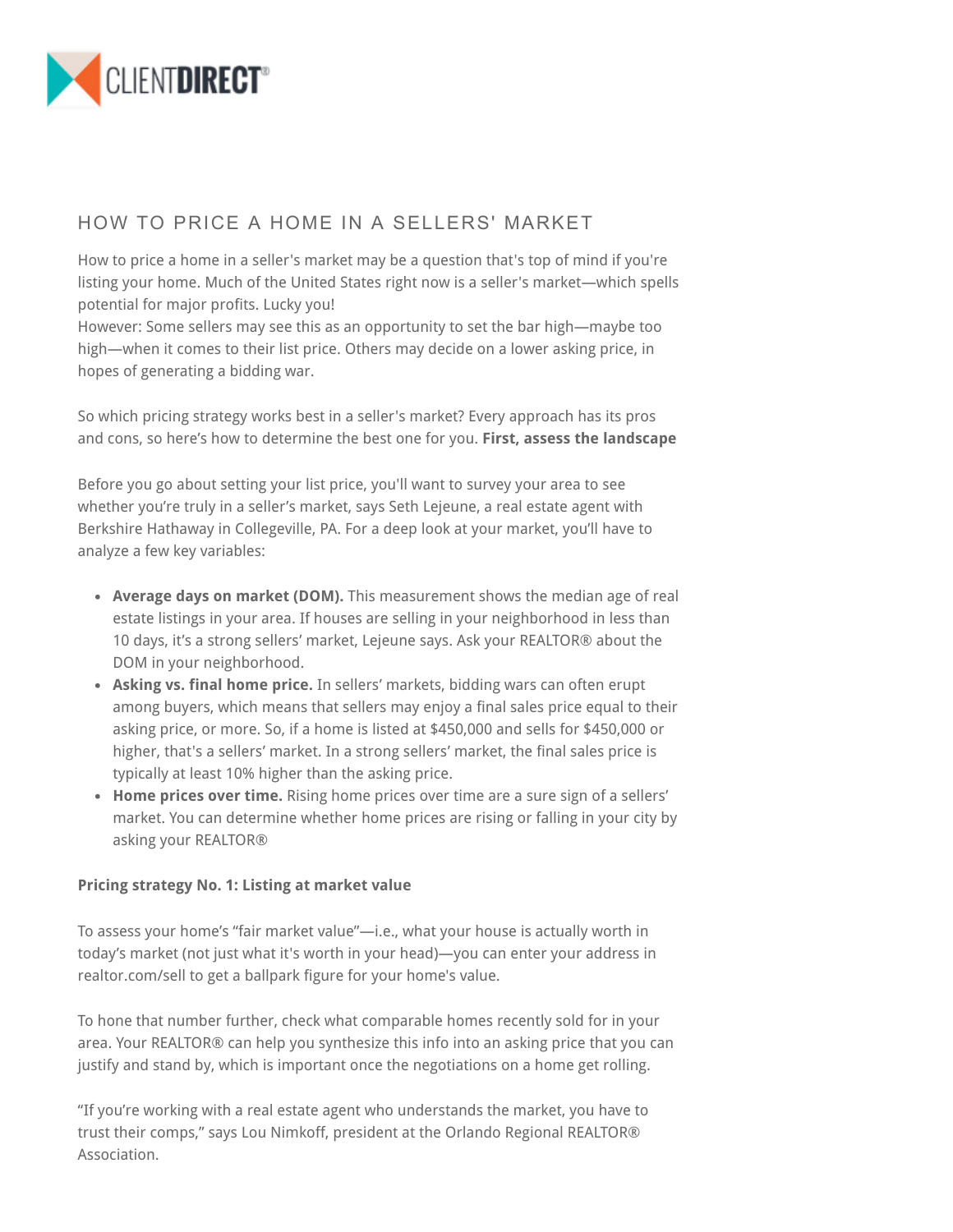Even in a sellers' market, Lejeune generally recommends that sellers list their house at market value. "You have to forget the noise, especially if you're looking to sell in a reasonable period of time," he says. "For most sellers, it's always the best strategy, regardless of the status of the market."

The bottom line: By listing at market value, you'll be in a good position to get a full-price offer relatively quickly.

Not in a rush to sell? Keep reading.

## **Pricing strategy No. 2: Listing high**

If you're not on a tight timetable to sell, you could price your home above market value —typically 5% to 10% more—to see if you can nab a great offer. But that approach has its flaws.

For starters, "The last thing you want to do is price your home too high and then have it just sit on the market," says Nimkoff. When that happens, your house can become stigmatized in the eyes of home buyers, which can make it even more difficult to sell, Nimkoff says.

You might also have trouble closing the sale if your lender's appraisal of your home's price doesn't come in at that same high number.

"Even if you find a buyer that's willing to pay you \$400,000 for a \$300,000 house, a lender may not loan that much money," Nimkoff says. "So, unless you have an all-cash buyer, it would be next to impossible to close the sale."

That being said, some people have success selling over asking price by targeting investors with the ability to make cash offers, says Dan Burz, an agent at Douglas Elliman in New York and New Jersey.

The bottom line: By listing above market value, your home might sell at a premium—but there's a greater risk that it doesn't sell, especially if you're unwilling to reduce the price.

## **Pricing strategy No. 3: List low**

One way to get your property more exposure, Nimkoff says, is to set the list price below market value—generally 5% to 10% under—in an effort to attract more buyers and potentially spark a bidding war. "If you price low, you can probably get multiple offers within one to two days," says Nimkoff.

A bidding war is a good problem to have if you're a seller, but "the more offers you receive, the more options you have, which can make choosing the best offer challenging," Nimkoff says.

For some sellers, the most appealing offer is the one with the fewest contingencies; for others, the best offer is the highest bid. It depends on your priorities.